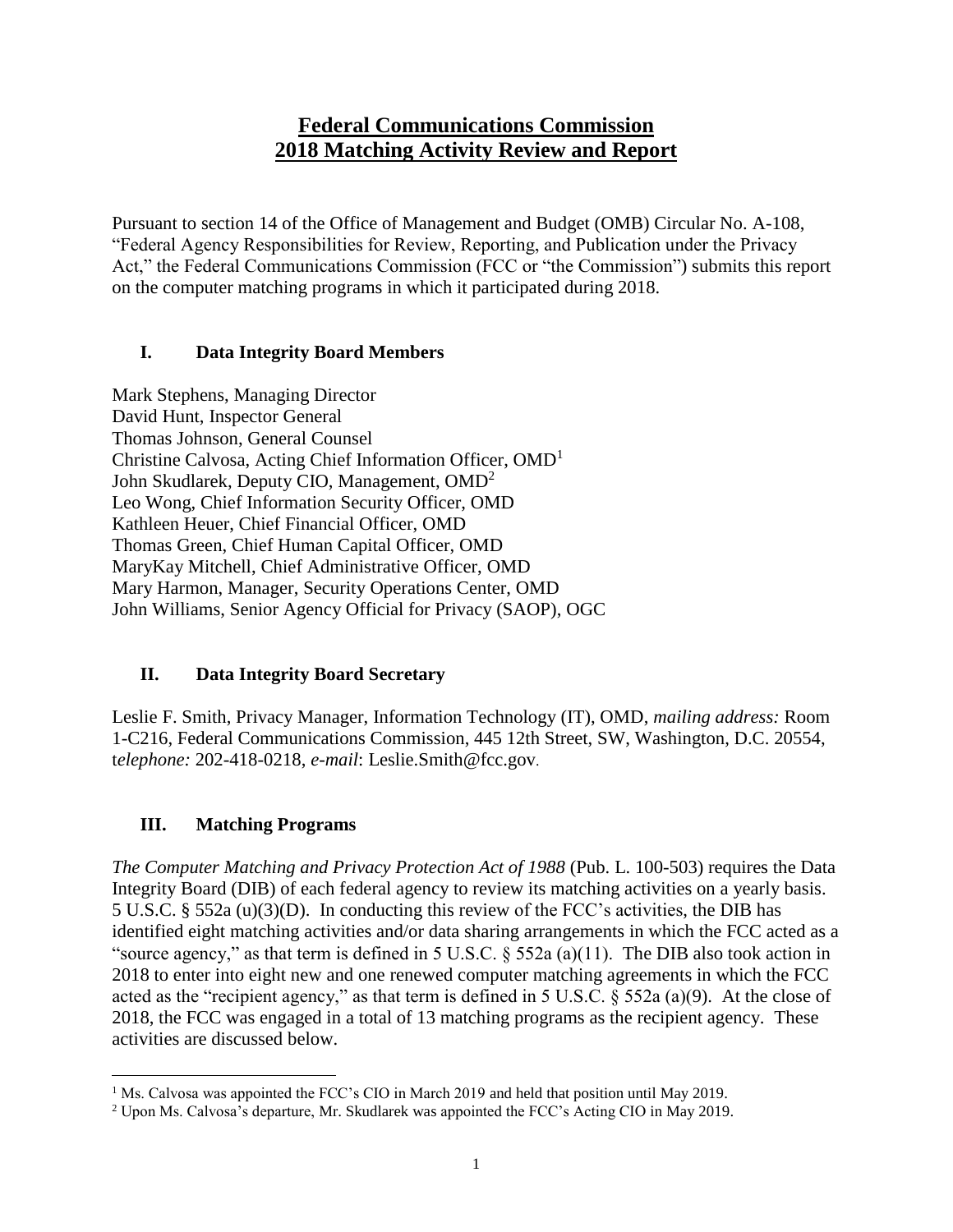#### **A. Source Agency Activities**

#### Financial Operations (OMD-FO):

- Data are shared with U.S. Treasury under the *Debt Collection Act* for tax delinguencies. This matching activity is covered under FCC/OMD-25, "Financial Operations Information System (FOIS) *see* 81 Fed. Reg. 69522 (Oct. 6, 2016).<sup>3</sup>
- Data are shared with U.S. Treasury regarding non-payment of license fees under the *Debt Collection Act* for tax delinquencies. This matching activity is covered under FCC/OMD-25, "Financial Operations Information System (FOIS) *see* 81 Fed. Reg. 69522 (Oct. 6, 2016).
- FO also shares data with U.S. Treasury under the "drug debarment" requirements of the *Anti-Drug Abuse Act of 1988*, *Crime Control Act of 1990*, *et al*. This data sharing is covered under FCC/OMD-25, "Financial Operations Information System (FOIS) *see* 81 Fed. Reg. 69522 (Oct. 6, 2016).

#### Security Operations Center (SOC/OMD-AO):

 $\overline{a}$ 

- Data are shared with Office of Personnel Management (OPM) concerning personnel security investigations (E-Quip). This matching activity is covered under FCC/OMD-16, Personnel Security Files, *see* 71 Fed. Reg. 55787 (September 25, 2006).
- Data are shared with OPM for the Clearance Verification System (CVS) to clear visitors for admittance to FCC. This matching activity is covered under FCC/OMD-16, Personnel Security Files, *see* 71 Fed. Reg. 55787, 55790 (September 25, 2006); FCC/OMD-24, Physical Access Control System (PACS), 71 Fed. Reg. 55787, 55793 (September 25, 2006); and FCC/OMD-30, FCC Visitors Database, 77 Fed. Reg. 31851 (May 30, 2012).
- Data are shared with General Services Administration (GSA) as part of the HSPD-12 program. This matching activity is covered under FCC/OMD-16, Personnel Security Files, *see* 71 Fed. Reg. 55787, 55790 (September 25, 2006), FCC/OMD-24, Physical Access Control System (PACS), 71 Fed. Reg. 55787, 55793 (September 25, 2006); and FCC/OMD-30, FCC Visitors Database, 77 Fed. Reg. 31851 (May 30, 2012).
- Fingerprint data are shared with OPM then with the FBI for processing. The SOC may also share fingerprint data with other government agencies (*e.g*., Federal, state, and local). This matching activity is covered under FCC/OMD-16, Personnel Security Files, *see* 71 Fed. Reg. 55787, 55790 (September 25, 2006); FCC/OMD-24, Physical Access Control System

<sup>3</sup> FCC/OMD-25, Financial Operations Information System (FOIS), consolidated three systems of records: FCC/OMD-6, Financial Accounting Systems (FAS), FCC/OMD-9, Commission Registration System (CORES), and FCC/OMD-19, Denial of Federal Benefits (Drug Debarment List), which the FCC cancelled upon approval of FCC/OMD-25.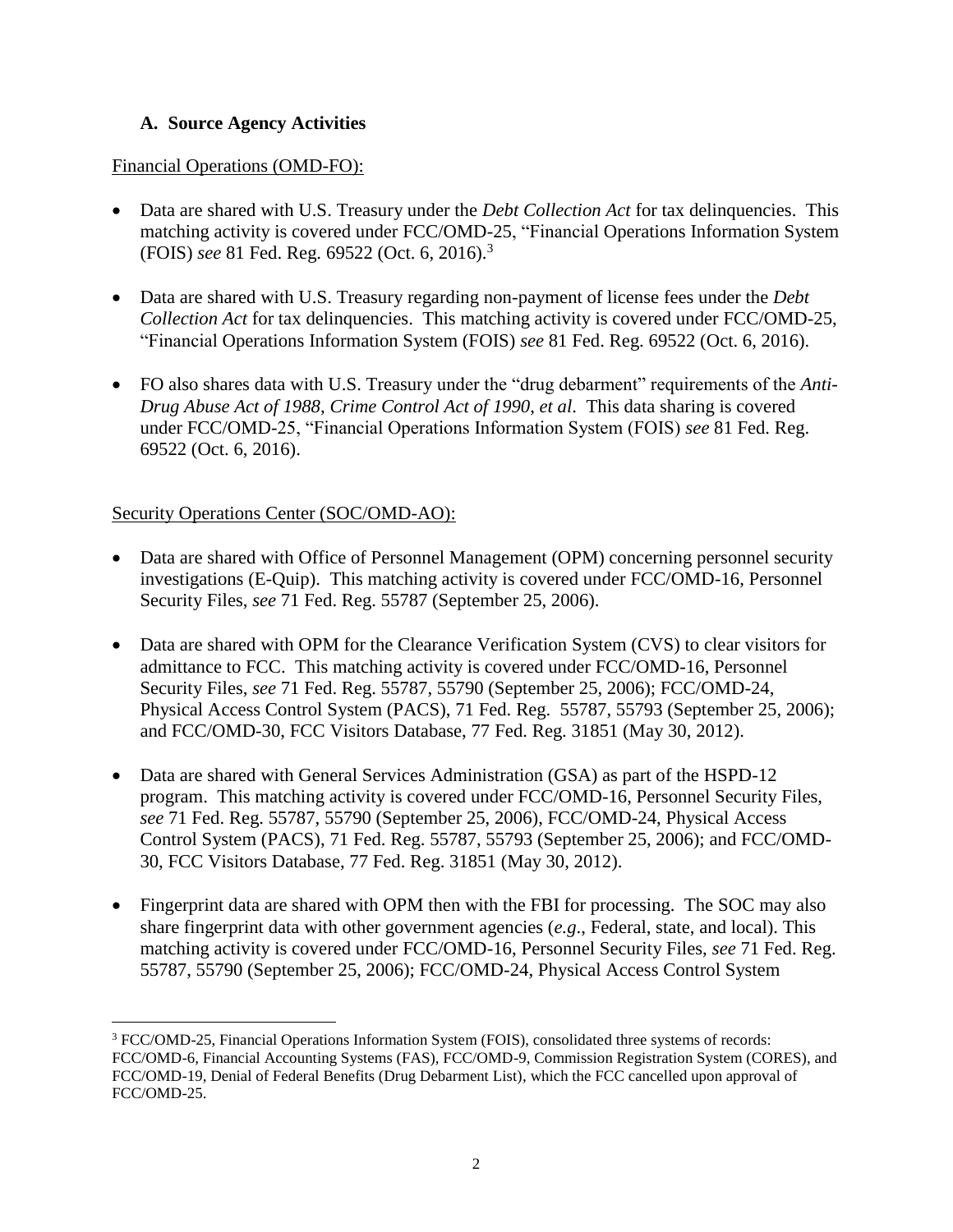(PACS), 71 Fed. Reg. 55787, 55793 (September 25, 2006); and FCC/OMD-30, FCC Visitors Database, 77 Fed. Reg. 31851 (May 30, 2012).

### Wireless Telecommunications Bureau (WTB):

• Ship registration emergency contact data are sent to the U.S. Coast Guard on an on-going basis for distress emergencies and other safety-of-life and related navigational requirements. This PII is covered under DHS/USCG-013, USCG Information for Safety and Law Enforcement (MISEL), SORN *see* 74 Fed. Reg. 30305 (June 25, 2009), and 74 Fed. Reg. 63948 "exemption" (December 4, 2009).

## **B. Recipient Agency Activities**

In a Report and Order adopted on March 31, 2016, the Commission ordered the Universal Service Administrative Company (USAC) to create a National Lifeline Eligibility Verifier ("National Verifier") that would match data about Lifeline applicants and subscribers with other data sources to verify the eligibility of an applicant or subscriber. *Lifeline and Link Up Reform and Modernization Order et al.*, Third Report and Order, Further Report and Order, and Order on Reconsideration, 31 FCC Rcd 3962 (2016).

The Lifeline program provides support for discounted broadband and voice services to lowincome consumers. Consumers qualify for Lifeline through proof of income or participation in a qualifying program, such as Medicaid, the Supplemental Nutritional Assistance Program (SNAP), Federal Public Housing Assistance, or Veterans and Survivors Pension Benefit.

The FCC's Data Integrity Board (DIB) took action three times in 2018 to review or renew computer matching agreements in which the FCC and USAC compared Lifeline subscriber lists against lists of persons enrolled in qualifying programs.

- On July 12, 2018, the DIB met to consider computer matching agreements (CMAs) between the FCC, USAC, and the Missouri Department of Social Services, the North Carolina Department of Health and Human Services, the Pennsylvania Department of Human Services, and the Tennessee Department of Human Services. The DIB approved these agreements, which compare Lifeline subscriber data against enrollment information in these four non-Federal agencies. *See* 83 Fed. Reg. 51946 (Oct. 15, 2018). In its review of this agreement, the DIB determined that the benefits of the matching activity were greater than the costs. The FCC records matched in this agreement are part of the FCC/WCB-1, Lifeline Program, system of records. *See* 82 Fed. Reg. 38686 (Aug. 15, 2017).
- On November 26, 2018, the DIB approved a 12-month extension of the computer matching agreement between the FCC, USAC, and the Department of Housing and Urban Development (HUD), which was initially approved on April 7, 2017. This agreement compares Lifeline subscriber data against enrollment information in three HUD systems. *See* 82 Fed. Reg. 37586 (Aug. 11, 2017). The FCC records matched in this agreement are part of the FCC/WCB-1, Lifeline Program, system of records. *See* 82 Fed. Reg. 38686 (Aug. 15, 2017).